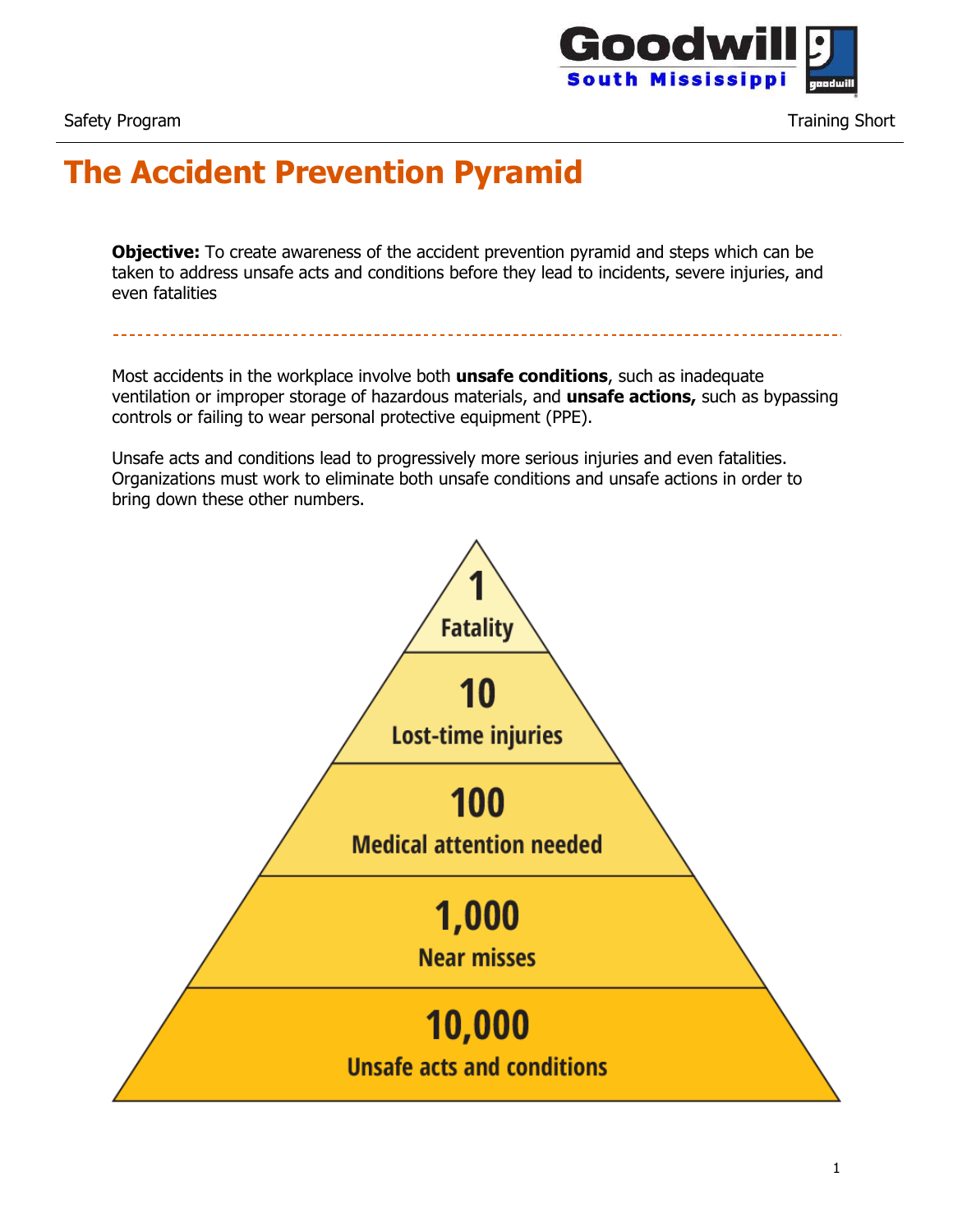

# **The Accident Prevention Pyramid**

### **Addressing Unsafe Conditions**

- Unsafe conditions should be discovered by hazard assessments, including job hazard analyses (JHAs).
- Ideally, hazards should be completely eliminated or substituted with safer options. If this is not possible, hazards should be managed with engineering controls, administrative controls, and PPE (PPE should be considered as a last resort).
- Conditions should be monitored with regular inspections, audits, and safety observations.

#### **Addressing Unsafe Actions**

- Organizations must coach and train employees in safe behaviors.
- Organizations must also develop a good safety culture by getting all employees and all levels of management involved in the safety program.
- The organization must be very clear with safety priorities. Management and supervisors must lead by example.
- Regular inspections, audits, and safety observations should also note employee behaviors and their understanding of safety procedures.
- Safe behaviors should be rewarded and reinforced.
- Discipline should be utilized as a last resort.